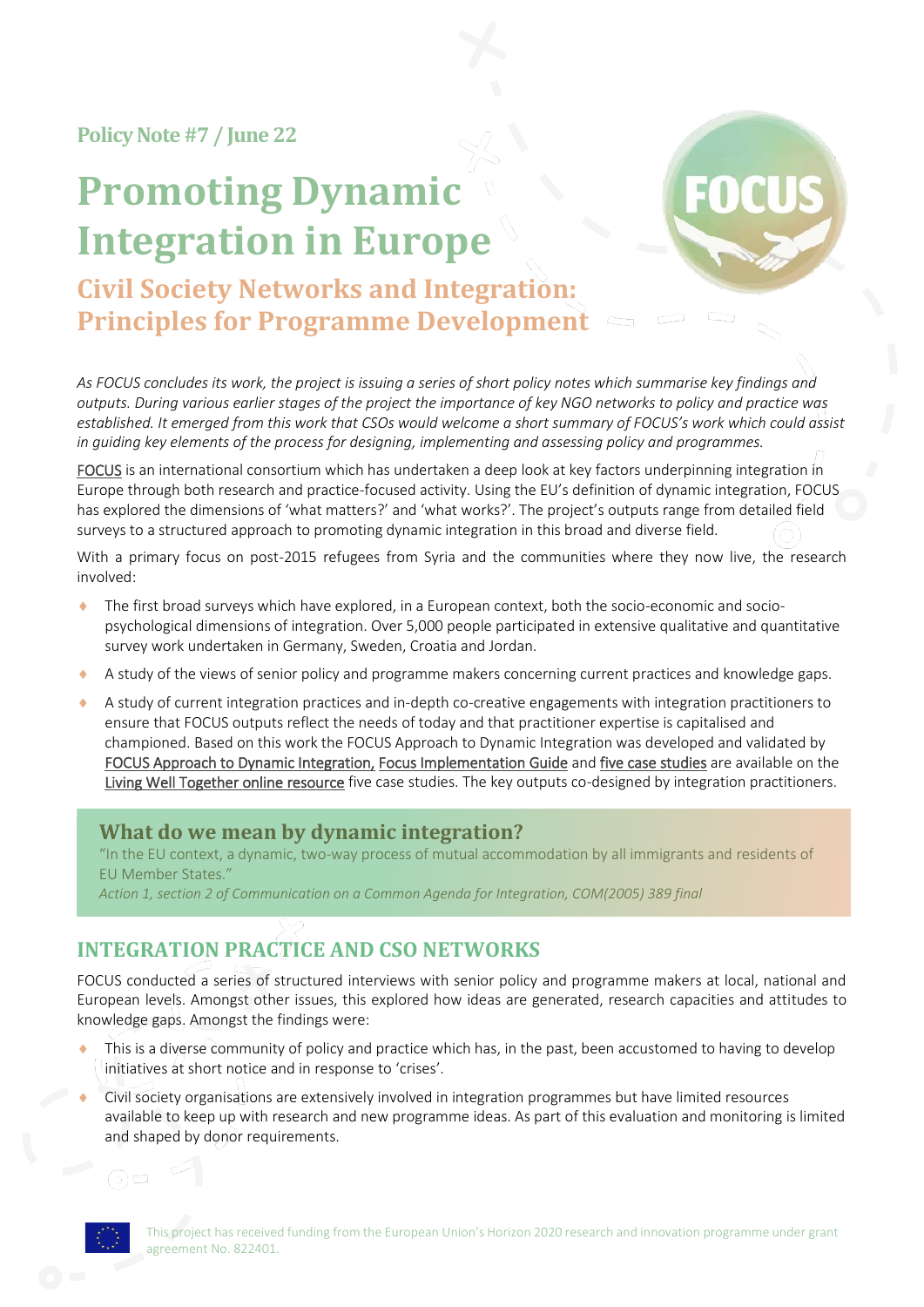- $\bullet$  A limited range of sources are important when it comes to new programme ideas and accessing research. The most important of these are the ECRE and PICUM pan-Europe networks, the publications of the MPG and MPI(E)) and the European Website on Integration (EWSI).
- There is a need for research to be made more accessible and relevant to the three phases of development, implementation and evaluation – with short summary notes linked to in-depth material as the preferred form.
- Because of the important of EU policy and finding programmes in the sector (in particular the Asylum, Migration and Integration Fund, AMIF, and European Social Fund Plus, ESF+), guidance on relevant research and practice would be welcomed.



## **ACTION POINTS FOR PROGRAMME AND POLICY DEVELOPMENT**

#### **Encourage 2-way integration**

Over 80% of members of both receiving and arriving communities who participated in FOCUS's surveys chose a preferred mode of acculturation which involved retaining multiple identities and cultures. However, the research also showed that levels of contact are low, with the receiving community not accepting a personal role in promoting integration – instead putting responsibility on institutions. In a related finding, the research showed that there are significant factual misperceptions of the current status of refugees (e.g. underestimating education levels and overestimating dependence. *The lack of a 2-way dimension in current work is acknowledged as the biggest current gap in integration practice.* 

If integration is defined as a dynamic 2-way process, practitioners in the civil society must shift away from a sole focus on peer to-peer (e.g., migrant-to-migrant) social relationships to support settlement – as is often favoured in integration programmes – but ensure that receiving communities are equally actively engaged and able to contribute to the integration process. In a programme development the importance of establishing and reinforcing continuous social bonds, social bridges between receiving and arriving communities, and community members' social links to relevant services should be acknowledged.

**See**: [FOCUS Approach to Dynamic Integration,](http://www.focus-refugees.eu/resource#approach) [Field Study Reports,](https://www.focus-refugees.eu/results/#research) [Triangulation Report,](https://www.focus-refugees.eu/wp-content/uploads/FOCUS-Triangulation-report.pdf) [Qualitative Study of](https://www.focus-refugees.eu/wp-content/uploads/FOCUS_Brief-1_Integration-practice-in-Europe.pdf)  [the Views of Senior Professionals,](https://www.focus-refugees.eu/wp-content/uploads/FOCUS_Brief-1_Integration-practice-in-Europe.pdf) [Summary of Socio-Psychological Factors and Integration](https://www.focus-refugees.eu/wp-content/uploads/FOCUS_Policy-Note-2_SP-factors.pdf)

#### **Empowerment is essential – Co-creation should be a guiding principle**

Practices which assign a passive role to participants reinforce the sort of disempowerment which directly undermines integration. The use of co-creative and participatory methodologies can have a powerful and positive impact on practice. Building these into programmes from the earliest stage is practical and readily achievable with programmes ranging from small initiatives to system-wide programmes. Also, ensuring the targeted communities (including both receiving and arriving community members) are part of programme assessment, design, implementation, monitoring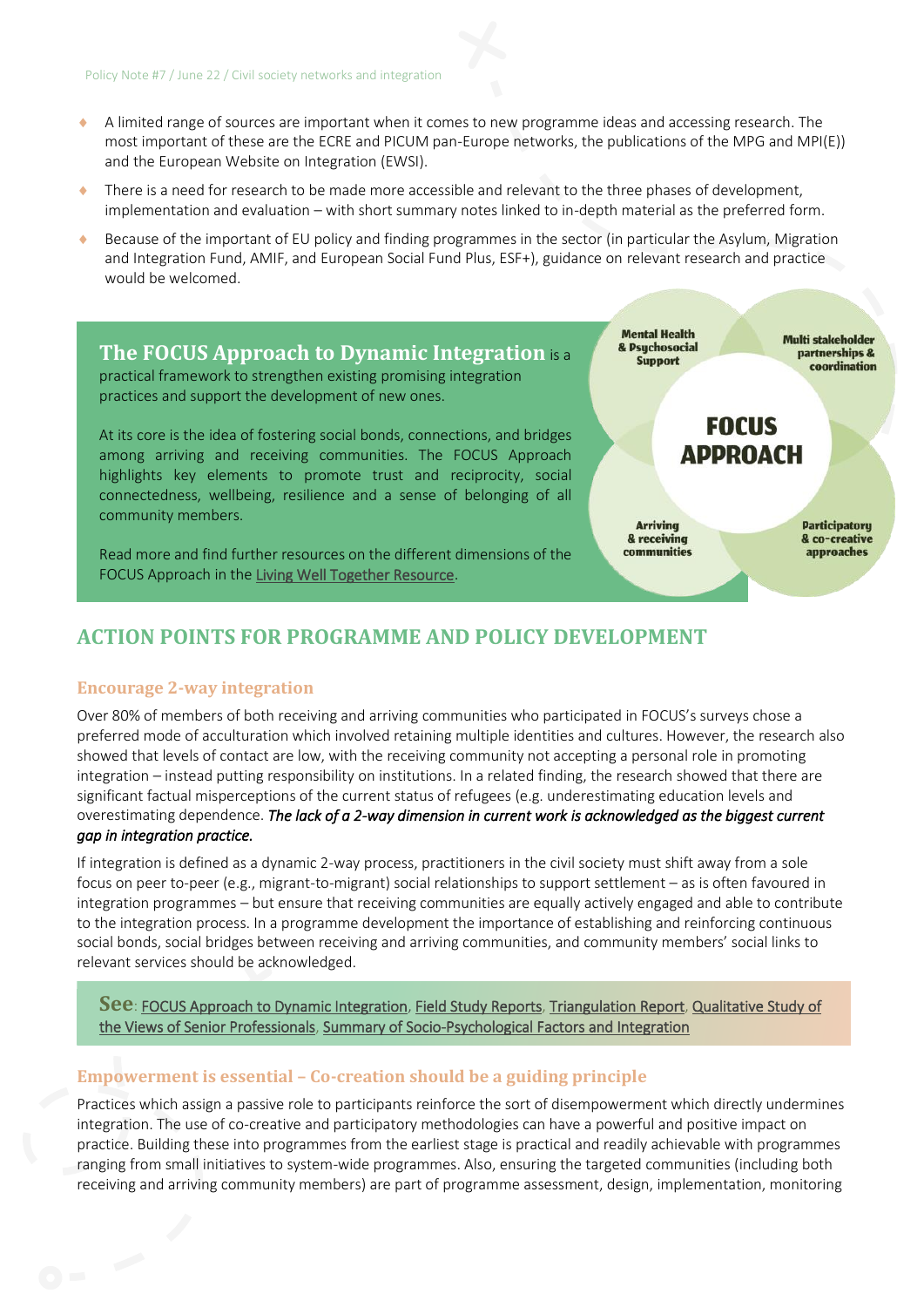and evaluation is crucial to strengthen community ownership of dynamic integration practises. In addition, these approaches ensure that practices more directly meet the needs of a diverse range of individuals.

#### **See**: [FOCUS Approach to Dynamic Integration,](http://www.focus-refugees.eu/resource#approach) [Practice Case Studies,](https://www.focus-refugees.eu/resource/#casestudies) [Implementation Guide](https://www.focus-refugees.eu/resource/#ig)

#### **Seek multi-stakeholder partnerships**

Multi-stakeholder partnerships can be central to developing effective programmes in all contexts. The needs and opportunities in arriving and receiving communities are diverse and always stretch beyond programmes offered by individual agencies or organisations. Adopting a multi-stakeholder approach helps to ensure that diverse and changing needs are addressed.

#### **See**[: FOCUS Approach to Dynamic Integration,](http://www.focus-refugees.eu/resource#approach) [Practice Case Studies,](https://www.focus-refugees.eu/resource/#casestudies) [Implementation Guide](https://www.focus-refugees.eu/resource/#ig)

#### **Promote access to health services and in particular mental health services**

FOCUS's field studies supported the idea that equal access to health services is essential – with issues of information about rights and the availability of language support being raised. A core principle arises from FOCUS's work is that mental health and psycho-social support need to be seen in a much broader context than just trauma-related services. Incorporating Mental Health and Psychosocial Support (MHPSS) as a standalone integral dimension to successful integration practices highlights the importance of concretely addressing mental health and psychosocial needs. For the programme design, the FOCUS Approach to Dynamic Integration recommends moving away from a sole focus on trauma-informed care and ensuring that mental health and psychosocial needs are considered more broadly at the community level.

#### **See**[: FOCUS Approach to Dynamic Integration,](http://www.focus-refugees.eu/resource#approach) [Summary of Socio-Psychological Factors and Integration](https://www.focus-refugees.eu/wp-content/uploads/FOCUS_Policy-Note-2_SP-factors.pdf)

#### **Promote Access to Quality & Affordable Housing**

Secure and appropriate housing is essential to integration and has both socio-economic and socio-psychological dimensions. In addition, segregation undermines the opportunity for positive social connections. In the qualitative research, housing emerged as the field where both perceptions of racism and discrimination as well as racist and discriminatory opinions were most prevalence.

#### **See**: [Field Study Reports,](https://www.focus-refugees.eu/results/#research) [Triangulation Report,](https://www.focus-refugees.eu/wp-content/uploads/FOCUS-Triangulation-report.pdf) [Summary of Socio-Economic Factors and Integration,](https://www.focus-refugees.eu/wp-content/uploads/FOCUS_Brief-3_Socio-economic-factors_Oct2020.pdf)

#### **Mainstream gender and anti-discrimination practices**

The structural nature of barriers faced by refugees in, for example, obtaining employment appropriate to their level of skills or secure and appropriate housing, suggest that racism and gender discrimination should be a concern of all integration practice, and recognised as a barrier to integration. Work in FOCUS's practice stream suggests that this is achievable if given adequate prioritisation.

#### **See**[: Triangulation Report,](https://www.focus-refugees.eu/wp-content/uploads/FOCUS-Triangulation-report.pdf) [Practice Case Studies,](https://www.focus-refugees.eu/resource/#casestudies) [Implementation Guide](https://www.focus-refugees.eu/resource/#ig)

#### **Provide support at different stages of process**

Frustration at the withdrawal of many integration programmes after the short reception phase is widely felt. The continuance of practical networking, advisory and language programmes for a longer period would potentially have a very positive impact. The logic and benefits from this are accepted by members of receiving communities.

#### **See**: [Field Study Reports,](https://www.focus-refugees.eu/results/#research) [Practice Case Studies](https://www.focus-refugees.eu/resource/#casestudies)